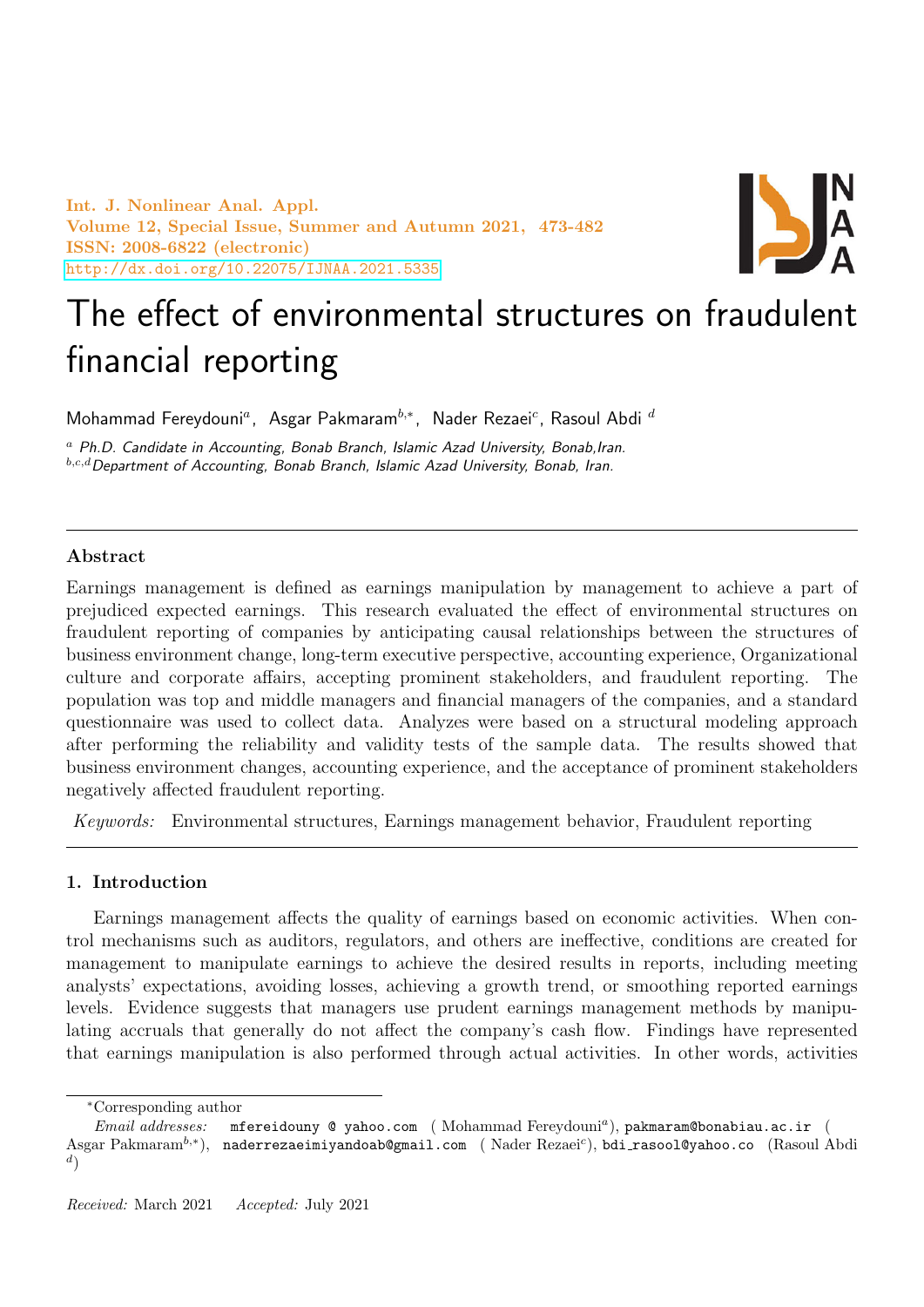are adopted that deviate from normal operating activities [\[3\]](#page-9-0). Li et al. [\[15\]](#page-9-1) believe that managers preferred real earnings management to accrual-based earnings management after the recent financial scandals that led to new rules in the corporate governance structure. They also argue that the use of real items for earnings management can indicate the moral degradation of managers in dealing with earnings management, which raises more concerns for accountants. Given the problems of fraudulent reporting in the Iranian capital market, this study seeks to understand the extent of fraudulent reporting on environmental structures. This research tested components that have not been tested in previous research conducted in Iran on environmental structures on fraudulent reporting. Therefore, the research question is what effect do environmental structures have on fraudulent reporting. Causal relationships of environmental structures and fraudulent reporting are studied to answer this question and introduce a new concept of fraudulent reporting. The results are expected to help managers, financial analysts, investors, and other stakeholders better understand fraudulent reporting on environmental structures and make the right financial and investment decisions. This research outlines the theoretical foundations and research background and explains the research method and hypotheses derived from the problem. Then, the test results of the hypotheses are described, and finally, the conclusions and suggestions are stated.

### 2. Theoretical foundations and research background

Various definitions of earnings management are proposed by researchers in the accounting literature. An appropriate definition of earnings management requires understanding the purpose and motivation of earnings management and its application. Scott [\[19\]](#page-9-2) considers earnings management as a company's authority to select accounting policies to achieve certain managerial goals, but the specific goals of the manager from earnings management should be determined. Fern et al. [\[7\]](#page-9-3) define earnings management as manipulating earnings by management to achieve a part of prejudiced expected earnings. De George et al. [\[5\]](#page-9-4) define earnings management as an artificial manipulation of earnings by management to achieve the expected level of earnings for specific purposes, such as obtaining analysts' forecasts or estimating past earnings trends to forecast future earnings. Haley and Wallen [\[11\]](#page-9-5) think earnings management occurs when managers use their personal judgments in financial reporting and manipulate the structure of transactions to change financial reporting. This goal is either intended to mislead some shareholders about the company's economic performance or to influence the outcome of contracts that are subject to a certain earning.

Five essential factors as environmental structures can be effective on fraudulent reporting of companies based on the theoretical foundations and research background, which are defined as follows:

Accounting experience: Accounting experience refers to the knowledge and skills that create added value for a company. Experience is made by understanding the operation by the mind, and Marzuki [\[16\]](#page-9-6) states that experience must be related to our knowledge. One of the characteristics of knowledge and experience based on mental knowledge is skills and deep understanding that lead to collective knowledge, norms, and procedures, or organizational skills. Therefore, knowledge originates from experience, and high experience is obtained in proportion to expertise.

Culture of managing company affairs: The culture of managing company affairs is an environment of trust, ethics, ethical values, and self-confidence that employees are encouraged to drive. In other words, this culture is the motivation of the company to have a culture with the highest ethical standards, while corporate governance is about balancing economic and social goals between individual and group goals [\[14\]](#page-9-7).

Long-term executive perspective: The long-term executive perspective is defined as executive operations, indicating attention to the future or desired status of an organization, its goals,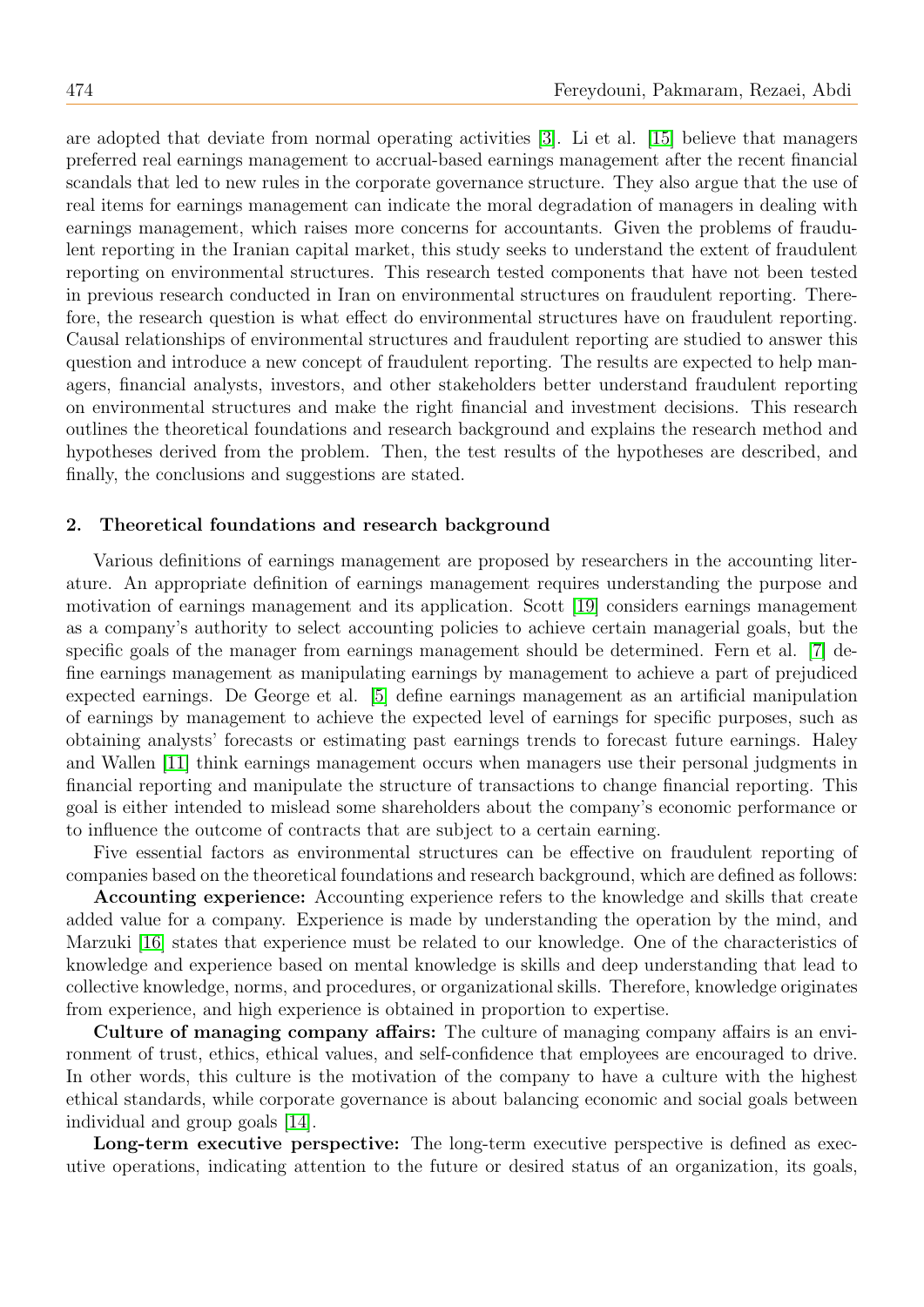and its strategic direction. Freeman [\[8\]](#page-9-8) considers the long-term perspective as the organization's overall goal, which ideally reflects the expectations of the company's significant shareholders. Some studies have indicated a significant relationship between the perspective and its relationship with the organization's desired results. Perspective focuses on what is vital to the organization, such as forecasting the future and its primary purpose.

Outstanding Stakeholder Acceptance: Freeman [\[9\]](#page-9-9) defines stakeholders as individuals or groups who are influenced by the company's goals. Hence, the acceptance of outstanding stakeholders can be defined as recognizing the obvious role of shareholders in large corporations. Shareholders' expectations put pressure on the company's operations and policies to require the company to meet these expectations. Clarkson [\[2\]](#page-9-10) identifies the stakeholder as someone who puts something at risk. Focusing on the needs and interests of the stakeholders that are affected by the company's operations makes them stronger to influence the company.

Changes in the business environment: Changes in the business environment are defined as a change in a set of political, economic, social, and technological forces that are mainly outside the control and influence of the company and potentially have a positive and negative effect on it. The diversity of the business environment and the nature of the competitive environment play an essential role in organizational adaptation, success, and innovation. In other words, the nature of the competitive environment may play a crucial role in the company's success. Therefore, the external environment is the primary source of uncertainty for managers who want to identify opportunities and threats. The global has moved towards stability at the beginning of the century. Therefore, business ethics has become a vital issue, and business change is rapidly emerging. In fact, changing the business environment encourages companies to pay serious attention to social and environmental problems while adhering to management policies, including security (reduction of environmental risks), quality, productivity (cost efficiency), market (new customer needs), and image, ethics, and social responsibility. In fact, changes in the business environment potentially affect corporate earnings [\[8\]](#page-9-8).

Kardan et al. [\[12\]](#page-9-11) investigated the nonlinear relationship of competition in the product market and the quality of financial reporting and concluded that the quality of earnings increases at a low level of competition and decreases as competition intensifies. Kurdestani et al. [\[14\]](#page-9-7) surveyed the effect of disclosure quality on information asymmetry and found a negative and significant relationship between the quality of financial reporting and information asymmetry. Rezaei Pite Noei and Safari Grayli [\[18\]](#page-9-12) evaluated the relationship between financial reporting readability and the probability of fraudulent reporting and concluded that financial reporting readability reduces the probability of corporate accounting fraud. Fakhari and Netaj Kurdi [\[6\]](#page-9-13) examined the moderating effect of corporate governance on the relationship between competition in the product market and the quality of predicted earnings and argued that competition in the product market negatively affects the quality of earnings aniticipated by management, and this relationship is reduced in companies with strong corporate governance.

Companies meet earnings in the last three months of the year by manipulating real activities such as price reductions to temporarily accelerate sales. There is a positive and significant relationship between managers' overconfidence and earnings smoothing. Blanco and Deol [\[1\]](#page-9-14) provided evidence of a negative relationship between company financial readability and the likelihood of fraud. Blanco and Deol examined the effect of readability and comparability on the likelihood of fraudulent reporting in the US capital market. The findings showed that companies with financial reporting with less readability and comparability are more likely than other companies to commit financial statements fraud. The effect of sustainable reporting on company profitability from 2015 to 2016 and concluded that sustainable reporting increases equity returns, asset returns, and the earnings margins. They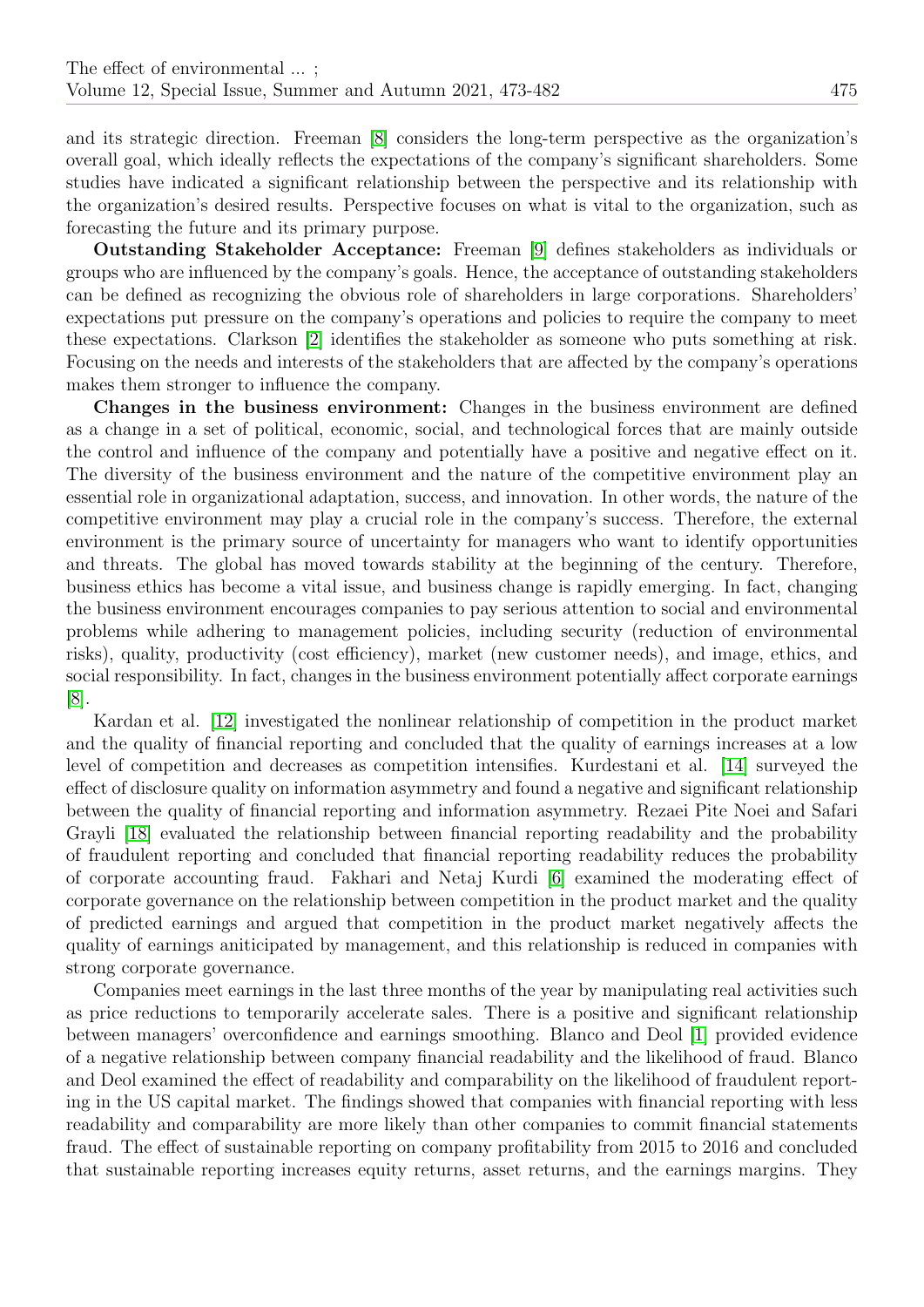examined flexibility as an essential issue in strategic management and concluded that companies should design flexible business models to deal with the managerial and environmental disruptions of sole proprietorships and supply chains. This study greatly helped to improve the understanding of the effect of various experimentally tested structures on developing the concept of resilience regarding resilience. The principles of operational sustainability should include the economic, environmental, and social effects of a firm's performance, which ultimately can improve company resilience and support its growth and survival. The research determines the stability of operations using data from different sectors of industry and the country, the sustainable maturity index (flexibility and sustainability index), resulting from the collection of the maturity model. Moreover, the integration of the first level of sustainability and resilience indicators in a common framework examines the relationship between resilience capabilities and the financial performance of companies. The mentioned research examined the relationships between resilience, sustainability practices, and company performance and concluded that profitability does not show a significant relationship with a sustainable strategic goal.

## 3. Hypotheses and conceptual model

Central Hypothesis: Environmental factors affect fraudulent reporting. This hypothesis is tested by the following five sub-hypotheses:

- The community members know that they are its Changes in the business environment affect fraudulent reporting.
- Accounting experience affects fraudulent reporting.
- Long-term executive perspective affects fraudulent reporting.
- Outstanding stakeholder acceptance affects fraudulent reporting.
- Organizational culture affects fraudulent reporting.

The model is the relationship between the theoretical level and the collection and analysis of data. Models include signs and symptoms, i.e., the properties of some empirical phenomena (including their components and relationships) are logically expressed through interrelated concepts. Thus, the model reflects reality and integrates certain aspects of the real world that relate to the problem under consideration, clarifies the major relationships between these aspects, and finally allows empirical testing of the theory given the nature of these relationships. A better understanding of some parts of the real world is gained after testing the model. The model consists of concepts, hypotheses, and indicators that facilitate selecting and gathering the information needed to test the hypothesis [\[13\]](#page-9-15). According to the above argument, the hypotheses formulated, and the theoretical foundations in tracking the fraudulent reporting model of companies, the conceptual model of the research have been developed as Figure [1:](#page-4-0)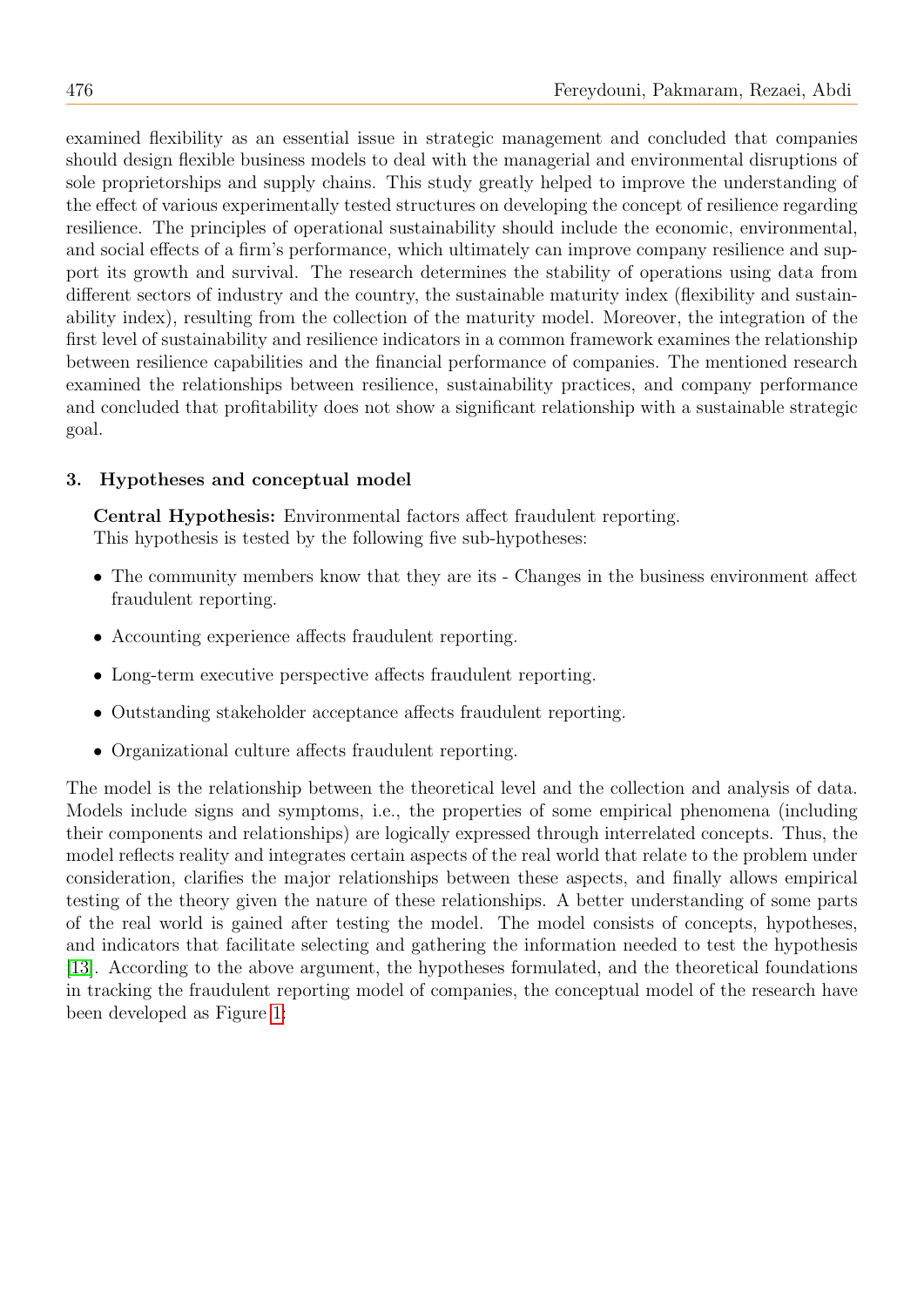

<span id="page-4-0"></span>Figure 1: Conceptual framework of research

$$
SRMR = \sqrt{\frac{2}{p(p+1)} \sum_{i \le j} \left[ (s_{ij} - cov_{ij}(\hat{\theta})) / (s_{ii} s_{jj}) \right]^2} \tag{1}
$$

$$
GFI = 1 - \frac{tr\left[\left\{\sum(\hat{\theta})^{-1}(S - \sum(\hat{\theta}))\right\}^2\right]}{tr\left[\left\{\sum(\hat{\theta})^{-1}S\right\}^2\right]}
$$
(2)

$$
AGFI = 1 - \frac{p(p+1)(1 - GFI)}{p(p+1) - 2q_2} \tag{3}
$$

$$
NFI = 1 - \frac{T_M}{T_I} \tag{4}
$$

$$
NNFI = 1 - \frac{(T_M/d_M) - 1}{(T_I/d_I) - 1} \tag{5}
$$

$$
RMSEA = \sqrt{\max\left\{ (T_M - df_M)/(n.df_M), 0 \right\}}
$$
(6)

$$
IFI = 1 - \frac{\sqrt{(1 - d_1)^2 + \dots + (1 - d_n)^2}}{\sqrt{n}} \tag{7}
$$

## 4. Methodology

This research evaluates the effect of environmental factors on earnings management behavior by anticipating the casual relationships between the structures of business environment change, long-term executive perspective, accounting experience, Organizational culture and company affairs, outstanding stakeholder acceptance, and fraudulent corporate reporting. This research is applied in terms of purpose and descriptive-analytical survey based on the structural modeling approach in terms of data collection methods. Version 3.2.7 of smart-pls statistical software was used to test hypotheses by the structural equation modeling. When the volume of observations is small or does not have a normal distribution, it is preferable to use software such as smart-pls [\[4\]](#page-9-16). The path model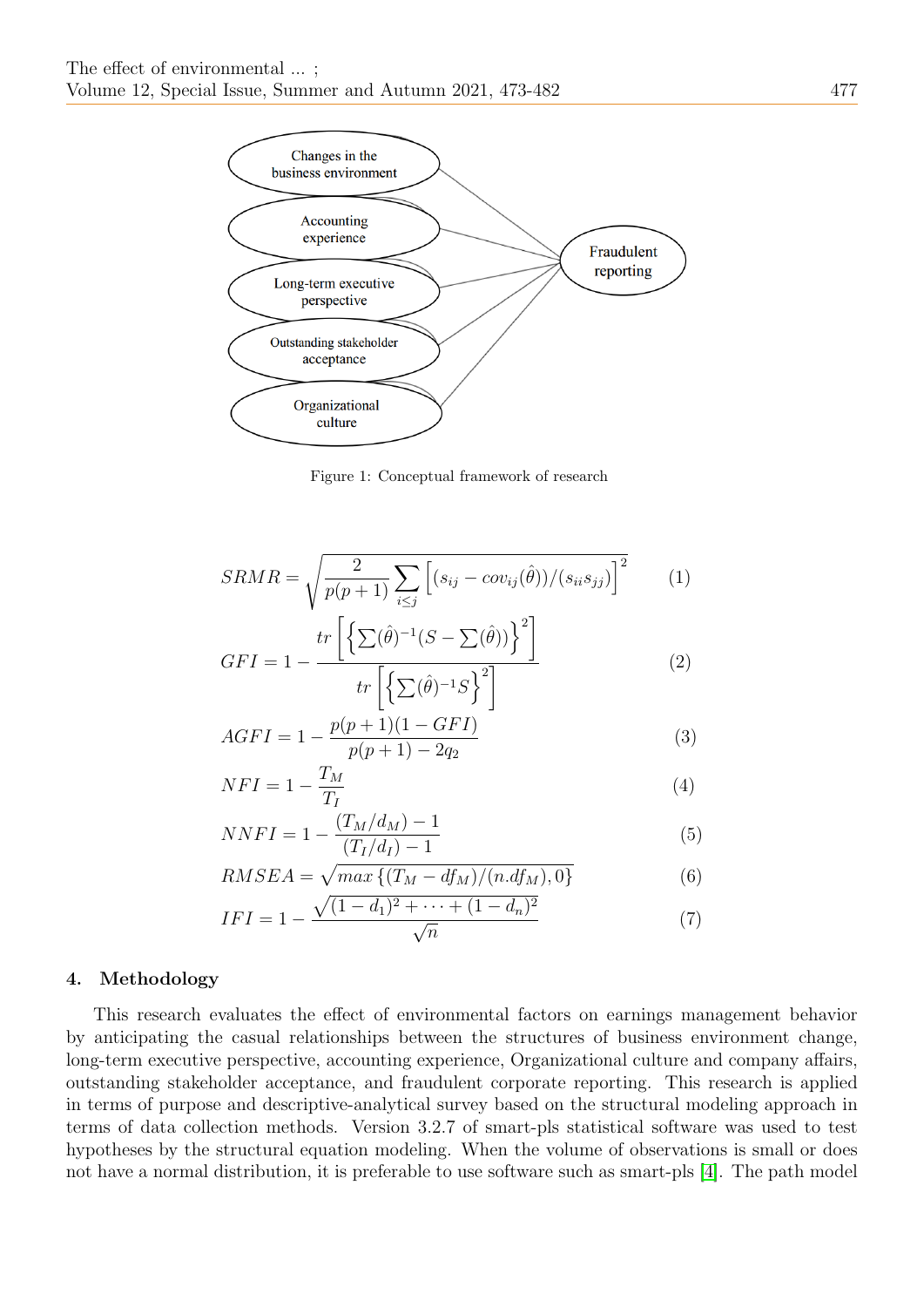of the least partial squares is defined by two sets of linear structural equations (internal model or structural model and external model or measurement model). The structural model specifies the relationship between the latent variables, and the measurement model determines the relationship between the latent variables, and the observed markers.

Further, the online in-person questionnaire method was used in the data collection stage and the structural equation modeling approach was used in the inference stage based on partial least squares. Information was collected online and in-person through social networks, and the questionnaire was distributed among senior, middle, and operational managers and financial managers of the studied companies. The sample size must be estimated at a ratio of 10 items per parameter. Bentler et al. [\[10\]](#page-9-17) also suggested five items per parameter . According to the structural model of this study, the existing observations (questionnaire) (140 cases) are statistically sufficient.

A total of 96 questionnaires were through social networks, of which 17 were rejected due to insufficient or inaccurate data, and the number of correct observations reached 79 companies. The sample size should be estimated at a ratio of 10 items per parameter regarding its adequacy in the structural equation modeling method to obtain valid and generalizable results. Bentler et al. [\[10\]](#page-9-17) also suggested 5 items per parameter. In this study, the latent endogenous variable (fraudulent reporting), independent variables -changes in the business environment, long-term executive perspective, accounting experience, Organizational culture and company affairs, and outstanding stakeholder acceptancewere measured using a standardized questionnaire. The opinion of university professors and the country's capital market experts was used to develop and localize research tools appropriate to the country's environment and verify its validity. Table [2](#page-6-0) shows the information about the research variables.

| Variable                               | Role        | <b>Type</b> | <b>Structure</b> | Number<br>of<br>questions |
|----------------------------------------|-------------|-------------|------------------|---------------------------|
| Business environment changes           | Independent | Perceptual  | Reflective       | 3                         |
| Long-term executive perspective        | Independent | Perceptual  | Reflective       | 4                         |
| Accounting experience                  | Independent | Perceptual  | Reflective       | $\overline{2}$            |
| Organizational culture and company af- | Independent | Perceptual  | Reflective       | 3                         |
| fairs                                  |             |             |                  |                           |
| Outstanding stakeholder Acceptance     | Independent | Perceptual  | Reflective       | 4                         |
| Fraudulent reporting                   | Latent      | Perceptual  | Reflective       | 6                         |

|  | Table 1: Research model variables |  |
|--|-----------------------------------|--|
|  |                                   |  |

#### Model analysis and item test

In the research model, the variables were modeled as higher-level reflective structures. The steps and methods used are according to Table [2.](#page-6-0)

The reliability and validity of structures and indicators are evaluated to evaluate the measurement model (external model). Cronbach's alpha and composite reliability for each model structure was more significant than 0.7, and all indicators had the necessary reliability. Convergent and discriminant validity were used to evaluate the validity of model constructs. The mean criterion of variance extracted to assess the convergent validity of all model constructs is more than 0.5. Given that the root of the average variance extracted in the diameter of the matrix is greater than the correlation of structure with other structures, the mentioned property also has an acceptable level. Therefore, the quality of model structures has good validity.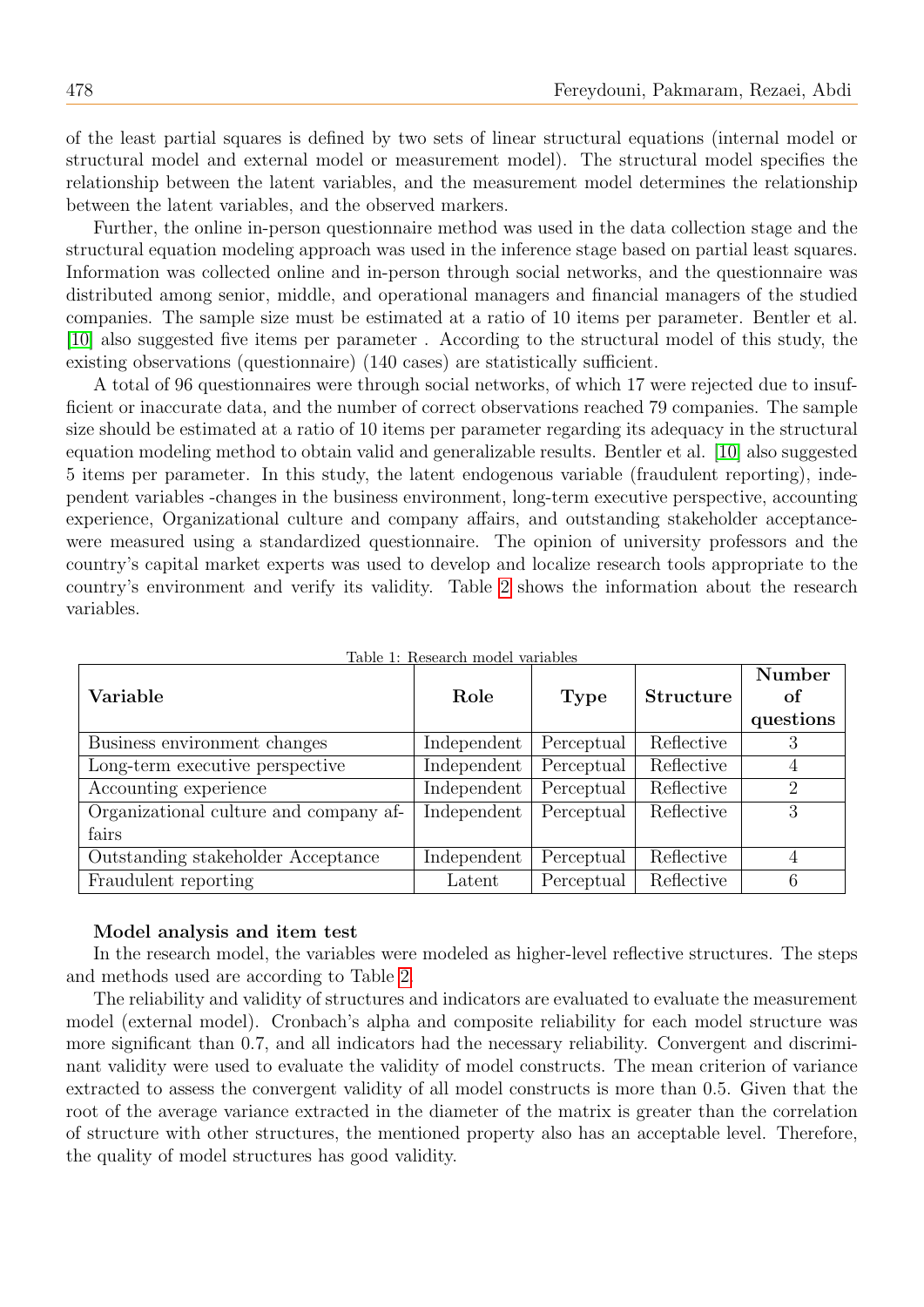<span id="page-6-0"></span>

|                                              | Reliability                                                     | Reliability of indicators                      |                           |  |  |
|----------------------------------------------|-----------------------------------------------------------------|------------------------------------------------|---------------------------|--|--|
| Evaluation of the measure-                   |                                                                 | Check for one-dimensionality                   | Cronbach's alpha          |  |  |
|                                              |                                                                 |                                                | Composite reliability     |  |  |
| ment model (External credit)                 |                                                                 | Convergent (AVE) and diagnostic validity       |                           |  |  |
|                                              | Validity                                                        | Discriminant Validity                          | Fornell-Larcker criterion |  |  |
|                                              |                                                                 | Correlation of structures and Validation check |                           |  |  |
|                                              |                                                                 | multiple alignments (VIF)                      |                           |  |  |
|                                              |                                                                 | Path coefficient estimation                    |                           |  |  |
| Structural model evaluation                  | The coefficient of determination $(R^2)$                        |                                                |                           |  |  |
| $ $ (Internal validity)                      | Predictor relationship                                          |                                                |                           |  |  |
|                                              |                                                                 | Common validation check                        |                           |  |  |
| Investigation of model<br>quality indicators | Redundancy validation check                                     |                                                |                           |  |  |
|                                              | Goodness-of-fit (GOF) and Standardized Root Mean Squared        |                                                |                           |  |  |
|                                              | Residual (SRMR)                                                 |                                                |                           |  |  |
| Hypothesis testing                           | Significant coefficients of Z related to each of the hypotheses |                                                |                           |  |  |

| Table 2: Summary of data analysis stages |  |  |
|------------------------------------------|--|--|
|                                          |  |  |

| Table 3: Quality of the measurement model  |            |             |            |  |  |  |
|--------------------------------------------|------------|-------------|------------|--|--|--|
| <b>Structure</b>                           | Cronbach's | Composite   | Convergent |  |  |  |
|                                            | alpha      | reliability | validity   |  |  |  |
| Business environment changes               | 0.871      | 0.897       | 0.889      |  |  |  |
| Long-term executive perspective            | 0.897      | 0.860       | 0.710      |  |  |  |
| Accounting experience                      | 0.941      | 0.895       | 0.876      |  |  |  |
| Organizational culture and company affairs | 0.955      | 0.849       | 0.808      |  |  |  |
| Outstanding stakeholder Acceptance         | 0.942      | 0.824       | 0.690      |  |  |  |
| Fraudulent reporting                       | 0.972      | 0.972       | 0.853      |  |  |  |

The explained factor loads and variance of the variables are checked by the PLS algorithm, and the significance of the paths and factor loads is checked using the bootstrap method to obtain t-values to evaluate the structural model (internal model), after calculating the path coefficients. Significant results of the routes can be seen in the table below.

| Path                                   | Path                  | Standard |          | Significance Interpretation |
|----------------------------------------|-----------------------|----------|----------|-----------------------------|
|                                        | coefficient deviation |          | $level*$ |                             |
| Changes in the business environment    | 294.0                 | 135.0    | 0.030    | No rejection                |
| and fraudulent reporting               |                       |          |          |                             |
| Long-term executive perspective and    | $-0.134$              | 0.155    | 0.388    | Rejection                   |
| fraudulent reporting                   |                       |          |          |                             |
| Accounting experience and fraudulent   | $-0.483$              | 0.161    | 0.003    | No rejection                |
| reporting                              |                       |          |          |                             |
| Organizational culture and company af- | $-0.083.0$            | 0.152    | 0.584    | Rejection                   |
| fairs and fraudulent reporting         |                       |          |          |                             |
| Outstanding stakeholder acceptance and | $-0.990.0$            | 0.127    | 0.003    | No rejection                |
| fraudulent reporting                   |                       |          |          |                             |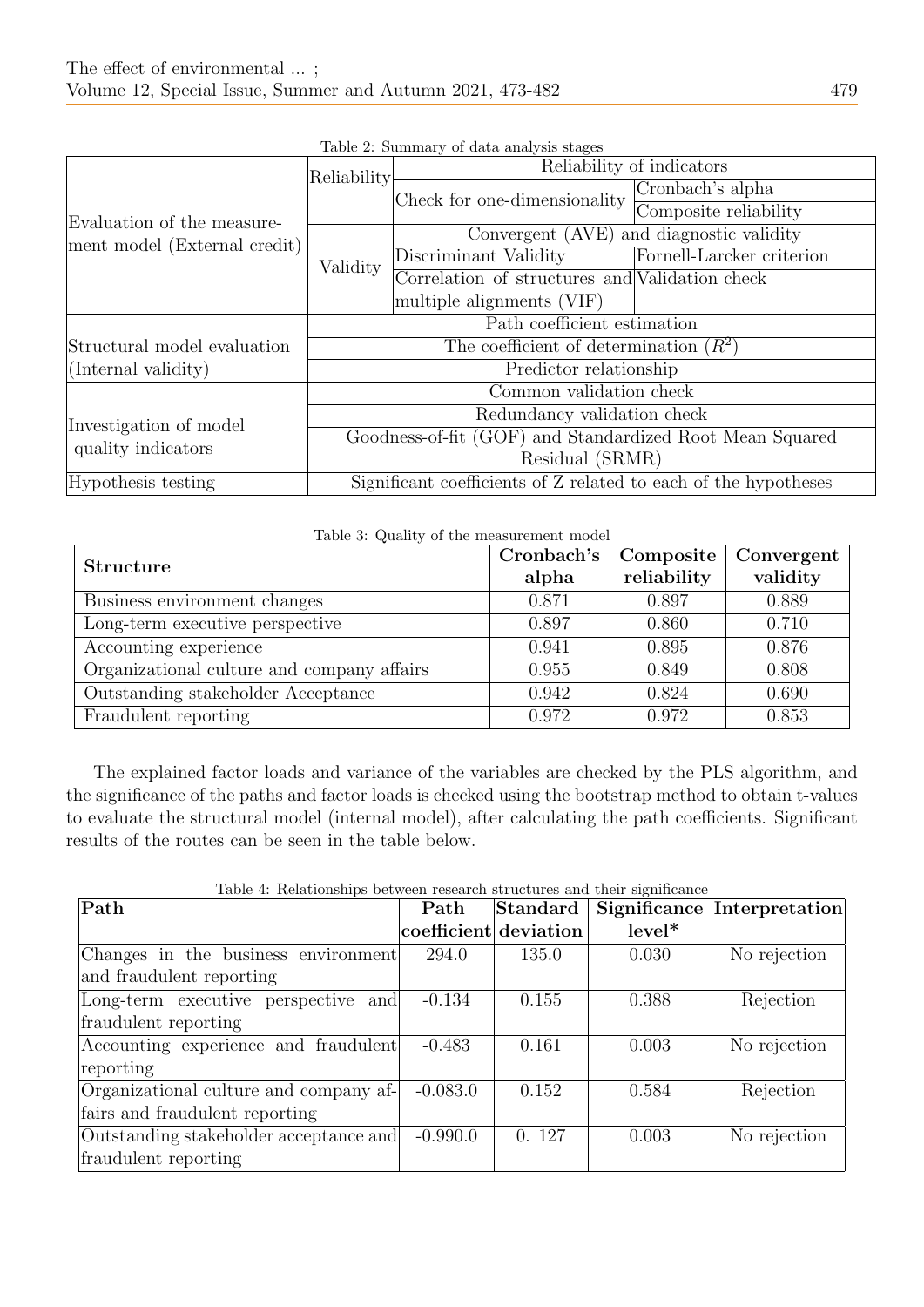∗Sig > 95%

As shown in Table [5,](#page-7-0) the path of changes in the business environment and fraudulent reporting is significant (P-Value=0.030  $\lt$  5%). Hence, the first hypothesis is confirmed. The path of long-term executive perspective and fraudulent reporting was not significant (P-Value=0.388  $> 5\%$ ). Thus, the second hypothesis is rejected. The path of accounting experience and fraudulent reporting is significant (P-Value=0.003  $\lt$  5%). Therefore, the third hypothesis is confirmed. The path of Organizational culture and company affairs and fraudulent reporting was not significant  $(P-Value=0.584 > 5\%)$ . So, the fourth hypothesis is rejected. The path of outstanding stakeholder acceptance and fraudulent reporting is significant (P-Value= $0.003 < 5\%$ ). Consequently, the fifth hypothesis is confirmed.

In the measured and structural models, the mean subscription is used to measure the fit of the external model, and the coefficient of determination  $R^2$  is used to fit the structural model. The mean value of the subscription represents the percentage of changes in the indicators justified by the corresponding structure, and researchers have reported an acceptable level for statistical subscriptions greater than 0.5 [\[17\]](#page-9-18). Given the values of  $R^2$ , which indicates the ability of the model to describe the structure, the proposed model has a good fit.

<span id="page-7-0"></span>

| Table 5: Structural model quality and goodness of $\pi$ |                                    |       |                    |            |  |  |
|---------------------------------------------------------|------------------------------------|-------|--------------------|------------|--|--|
| Model. Structure                                        | <b>SRMR</b>                        | $R^2$ | $R^{2adj}$         | $\Gamma^2$ |  |  |
| Accounting experience                                   |                                    |       |                    | 0.141      |  |  |
| Public performance of citizens                          |                                    |       |                    | 0.103      |  |  |
| Organizational culture and company affairs              | $\vert 0.799 \vert 0.753$<br>0.100 |       | $\overline{0.212}$ |            |  |  |
| Long-term executive perspective                         |                                    |       |                    | 0.141      |  |  |

Table 5: Structural model quality and goodness of fit

In the following, the modified model will be as follows:

#### 5. Discussion and Conclusion

This research proposes a new structure of environmental structures and fraudulent reporting, emphasizing integrating different components from different views. Therefore, various environmental structures (changes in business environment, long-term executive perspective, accounting experience, organizational culture and company affairs, outstanding stakeholder acceptance) and fraudulent corporate reporting were analyzed. Testing the first hypothesis showed that changes in the business environment have a significant effect on fraudulent reporting. According to the theoretical foundations of the research and the results of research conducted, it can be concluded that changes in the business environment affect fraudulent reporting. Therefore, the likelihood of fraudulent reporting is reduced by a change in the company's business environment. Testing the second hypothesis showed that the long-term executive perspective and fraudulent reporting has no significant effect on fraudulent financial reporting. Therefore, it can be concluded that the long-term executive perspective has no effect on earnings management behavior. Based on the results of previous research, it can be concluded that accounting experience is a factor in reducing fraudulent reporting. The results of testing the fourth hypothesis illustrated that the organizational culture and company affairs have no significance on fraudulent reporting. Given theoretical foundations and the results of previous research, the organizational culture and company affairs is not a factor influencing the earnings management behavior. The results of testing the fifth hypothesis showed that outstanding stakeholder acceptance has a significant effect on fraudulent reporting. Based on the results of previous stud-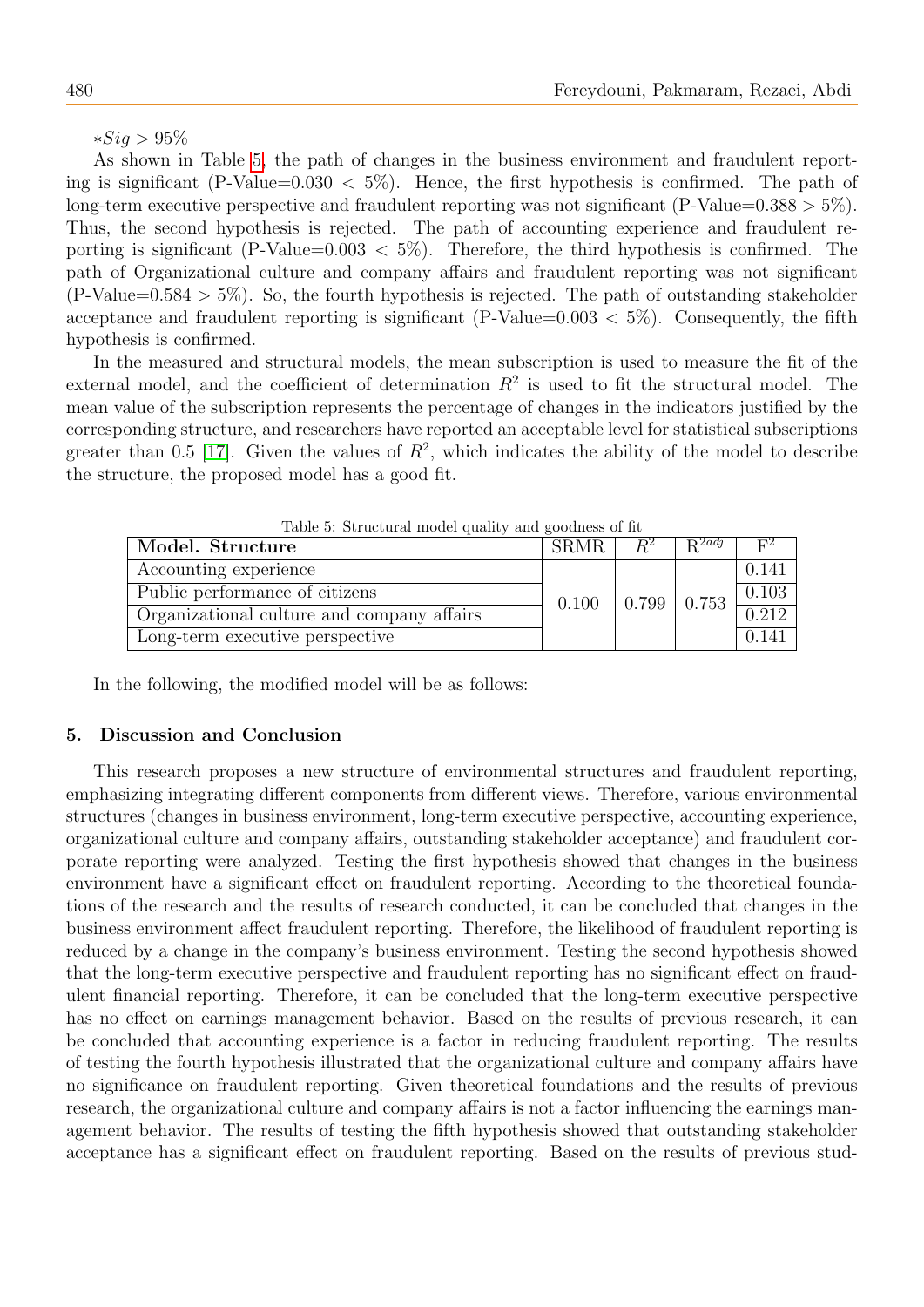

Figure 2: Modified research model

ies and the theoretical foundations of the research, it can be inferred that outstanding stakeholder acceptance reduces fraudulent reporting.

Findings indicate that environmental structures (changes in the business environment, accounting experience, and outstanding stakeholder acceptance) reduce fraudulent reporting. According to the hypothesis testing results, fraudulent reporting is affected by environmental structures. In other words, environmental structures can be considered as a factor in reducing fraudulent reporting. Therefore, regulators, actual and potential investors, and other stakeholders are recommended to pay more attention to the discussion of environmental structures and include it in their decisionmaking models because they can be the basis for their decision-making.

The structures of business environment change, accounting experience, and outstanding stakeholder acceptance affect fraudulent reporting. Experts and managers of the Tehran Stock Exchange are advised to think of measures regarding the importance of environmental structures on reducing fraudulent reporting, creating a transparent competitive environment, as well as creating a transparent information environment and making the best decision for investors.